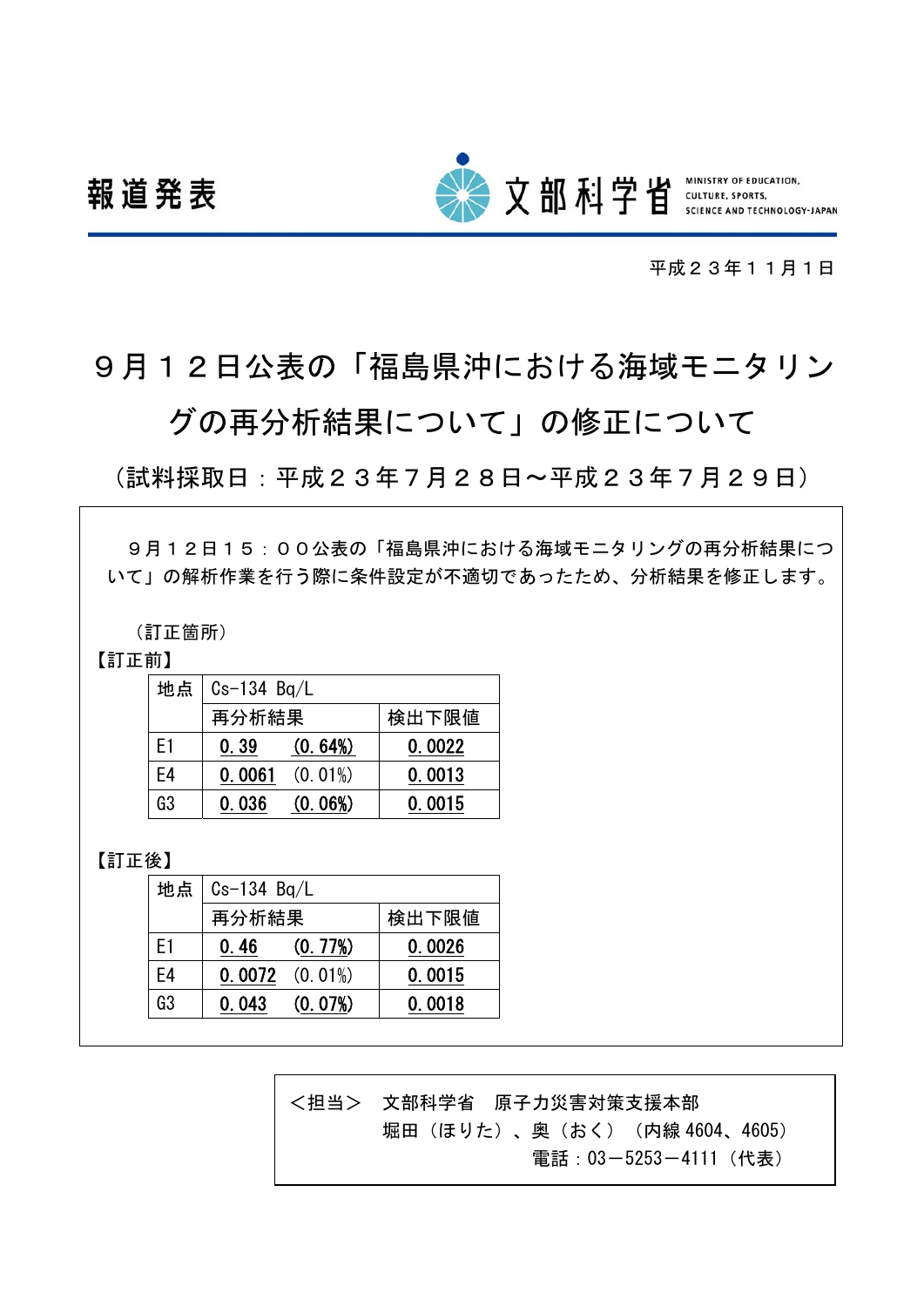福島県沖における海域モニタリングの再分析結果について

#### (平成 23 年 11 月 1 日修正)

平 成 23 年 9 月 12 日 文 部 科 学 省 原子力災害対策支援本部

1.経 緯

現状においては、放射性物質の新たな放出がないことから、「広域モニタリング計画 (5 月 6 日)」に基づく、これまでの安全性のスクリーニングを主眼とした、迅速、か つ、頻度高い分析に対応した分析精度では、海水試料に関する分析結果は大半の地点 において不検出(ND:Not Detectable)となっている。

これに対し、原子力安全委員会からは、環境への影響の程度及び放射性物質の拡散 の範囲を明確にし、科学的に有意な情報を提供する必要性があるとして、発電所付近 での環境放射能レベルの検出下限値の採用等検出下限値の引き下げが求められている。

これを受けて、検出下限値の目途を得るため、過去に分析し保管されていた一部の 海水について、下限値を引き下げて再分析を行った。

- 2.再分析概要
	- 地点(3 地点)
		- 1)前面海域の遠い地点の目途を得るため、沖合海域のうち前面海域に近い地点。
		- 2)外洋海域の近い地点の目途を得るため、沖合海域のうち外洋海域に近い地点 及び外洋海域に近い南側の地点。
	- 分析方法

前処理としてリンモリブデン酸アンモニウム粉末を用いて沈殿を作成し、ゲルマ ニウム半導体測定器を用いて分析を行った(文部科学省放射能測定法シリーズに 基づき分析を実施)。

| 地点 | $Cs-134$<br>Ba/L |            | Ba/L<br>$Cs - 137$ |        |            |        |
|----|------------------|------------|--------------------|--------|------------|--------|
|    | 再分析結果            |            | 検出下限値              | 再分析結果  |            | 検出下限値  |
| E1 | 0.46             | (0.77%)    | 0.0026             | 0.51   | (0.57%)    | 0.0020 |
| E4 | 0.0072           | $(0.01\%)$ | 0.0015             | 0.0092 | $(0.01\%)$ | 0.0014 |
| G3 | 0.043            | (0.07%)    | 0.0018             | 0.049  | (0.05%)    | 0.0015 |

3.結果(緯度経度等の詳細は【別添-1】参照)

<sup>( )</sup>は炉規則告示濃度限度(Cs-134:60Bq/L、Cs-137:90Bq/L)に対する比率 参考 H21 の福島第一海域(福島第一発電所から約 25km 付近)の環境放射能調 査の結果は、Cs-137:0.0013~0.0019 Bq/L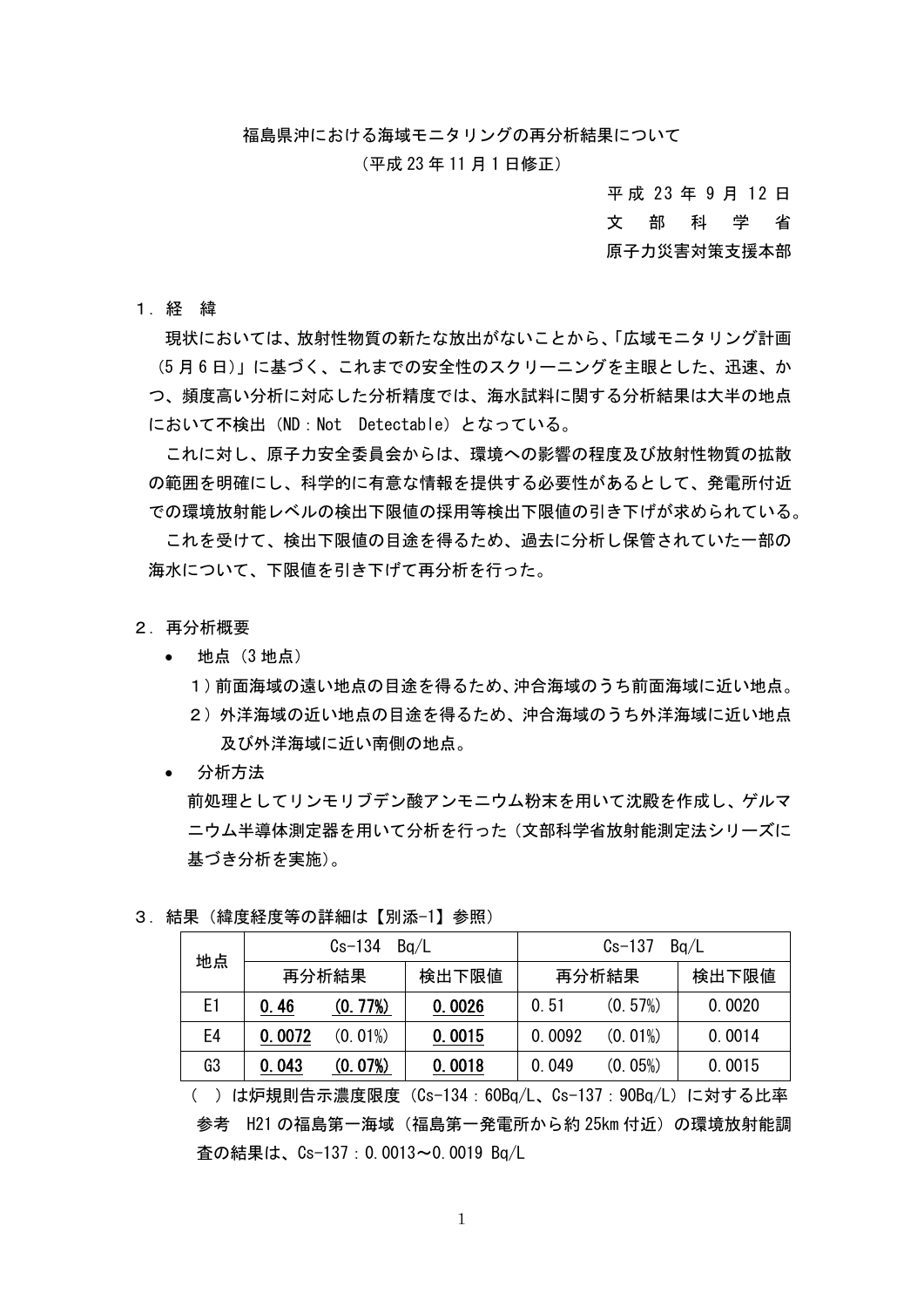4.今後の海域モニタリング計画の改定について

「総合モニタリング計画(8 月 2 日)」策定に伴い、現在、海域モニタリング計画の 改定作業中であるが、今回の再分析結果も踏まえて、Cs-134、137 の海域ごとの検出 下限値は以下とする(現在の検出下限値は、Cs-134:6 Bq/L、Cs-137:9 Bq/L)。 今後の測定については、準備が整い次第順次本下限値により実施することとする。

| <b>ヲ  &amp; Vノ/毋 +¾ L 一 ノ ノ ノ ノ l こ 4コ l / る _ い &gt; V &gt; V// :火 山   ^ l :K i i L</b> |              |                |                  |                  |  |  |
|------------------------------------------------------------------------------------------|--------------|----------------|------------------|------------------|--|--|
|                                                                                          | 海            | 域              | 目標検出下限値          | 備考               |  |  |
|                                                                                          |              |                | $Cs - 134$ , 137 |                  |  |  |
| 前                                                                                        | 福島第一原子力発電所から |                | 発電所、海岸近傍         |                  |  |  |
| 面                                                                                        | 半径 30km 以内   |                | $1 \sim 2$ Bg/L  | 各海域において文部科       |  |  |
|                                                                                          |              |                | 海岸線から概ね 10km 以遠  | 学省が数点程度で下限       |  |  |
| 沿<br>岸                                                                                   | 海岸線から概ね      | $\sim$ 30 $km$ | の一部              | 値を0.025 Bq/L で分析 |  |  |
|                                                                                          |              |                | 0.5 $Bq/L$       |                  |  |  |
| 沖                                                                                        | 同            | $30\sim90$ km  | 0.001 $Bq/L$     |                  |  |  |
| 合                                                                                        |              |                |                  | 環境放射能レベル         |  |  |
| 外                                                                                        |              | $90 - 280$ km  |                  |                  |  |  |
| 洋                                                                                        | 同            |                | 0.001 $Bq/L$     |                  |  |  |

今後の海域モニタリングにおける Cs の検出下限値

各海域については【別添-2】参照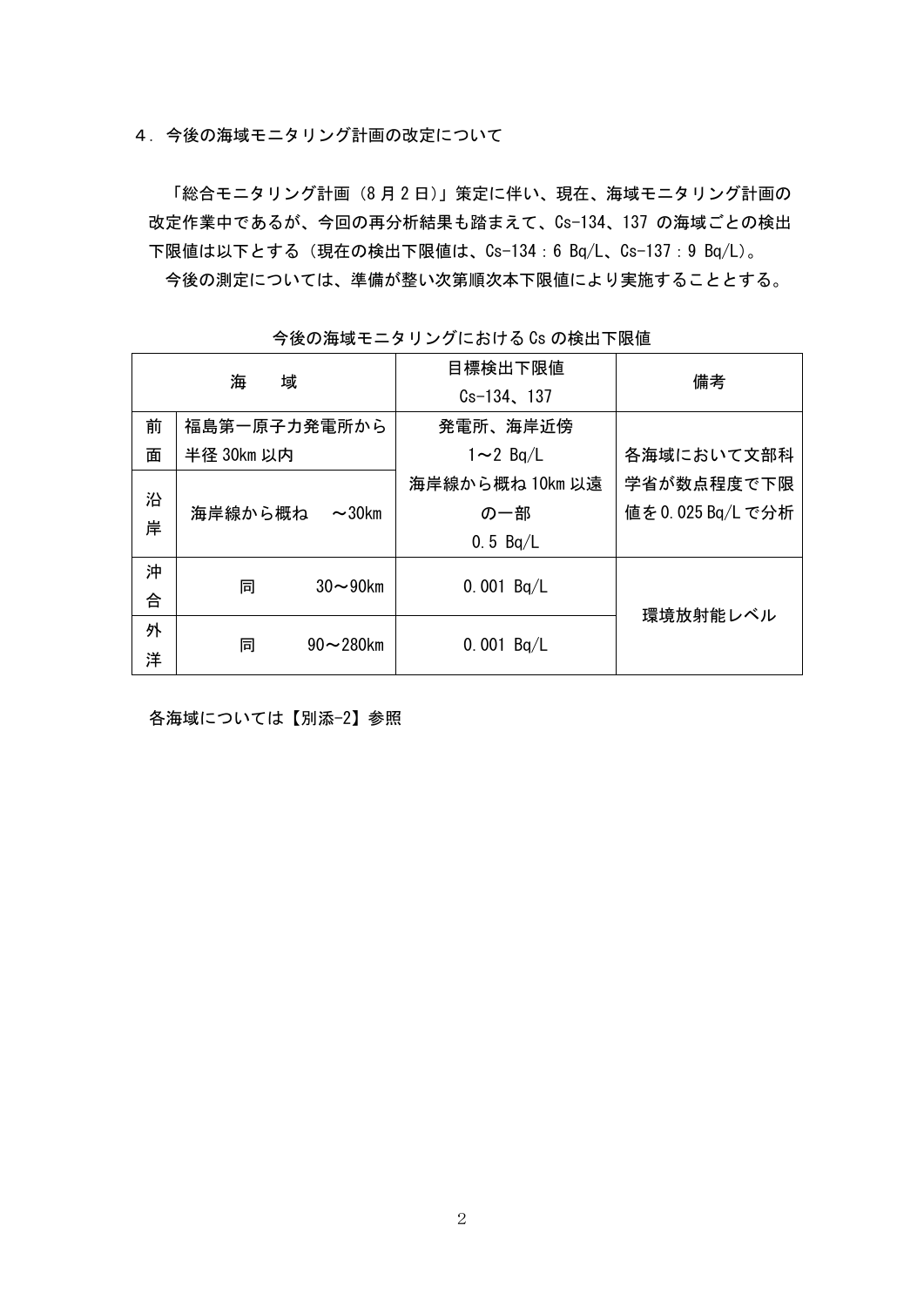## 福島県沖における海域モニタリングの再分析結果(平成23年11月1日修正)

Readings of Sea Area Monitoring at offshore of Fukushima Prefecture(Correction Nov 1, 2011)

 Ministry of Education, Culture, Sports, Science and Technology (MEXT) 平成23年9月12日 文 部 科 学 省 Sep 12, 2011

#### 1.海水中の放射能濃度

1.Radioactivity Concentration Undersea

| 測定試料<br>採取点 $x_{1}$<br>Sampling<br>Point <sup>%1</sup>                                                                  | 採水日時<br><b>Sampling Time</b><br>and Date  | 緯度,経度<br>Latitude, Longitude              | 採水深<br>Sampling<br>Depth |            | 放射能濃度 $*^{2}$ (Bq / L)<br>Radioactivity Concentration <sup><math>\frac{3}{2}</math></sup> (Bq / L)<br>濃度限度に対する放射能濃度の比率※3(%)<br>Ratio of Radioactivity Concentration per<br>Concentration Limit <sup>363</sup> (%) |
|-------------------------------------------------------------------------------------------------------------------------|-------------------------------------------|-------------------------------------------|--------------------------|------------|-------------------------------------------------------------------------------------------------------------------------------------------------------------------------------------------------------------------|
|                                                                                                                         |                                           |                                           |                          | $Cs - 134$ | $Cs - 137$                                                                                                                                                                                                        |
| [E1]                                                                                                                    |                                           | 2011/7/29 11:37 37° 25.0' N, 141° 22.4' E | 表層<br>1m                 | 0.46       | 0.51                                                                                                                                                                                                              |
|                                                                                                                         |                                           |                                           | Outer Layer              | (0.77%)    | (0.57%)                                                                                                                                                                                                           |
| [E4]                                                                                                                    |                                           | 2011/7/29 15:49 37° 25.0' N, 141° 43.3' E | 表層<br>1 <sub>m</sub>     | 0.0072     | 0.0092                                                                                                                                                                                                            |
|                                                                                                                         |                                           |                                           | Outer Layer              | $(0.01\%)$ | $(0.01\%)$                                                                                                                                                                                                        |
| (G3)                                                                                                                    | 2011/7/28 14:57 37° 04.9' N, 141° 29.3' E |                                           | 表層                       | 0.043      | 0.049                                                                                                                                                                                                             |
|                                                                                                                         |                                           |                                           | 1m<br>Outer Layer        | (0.07%)    | (0.05%)                                                                                                                                                                                                           |
| 炉規則告示濃度限度(Bq/L)<br>(別表第2第六欄周辺監視区域外の水中の濃度限度)<br>radioactivity concentration limit in sea water defined by the government |                                           |                                           | 60                       | 90         |                                                                                                                                                                                                                   |

<sup>※1</sup> サンプリングは、3地点の抽出調査を行った。【 】内の番号は、次のページの測点番号に対応。

- ※1 Seawater is collected at 3 points below. The character enclosed in parentheses (Ex. 【E1】) indicates monitoring points on next page.
- ※2 本分析における海水の放射能濃度の検出限界値を下回る場合は、不検出と記載。 (【E1】Cs-134が0.0026Bq / L、Cs-137が0.0020Bq/L) (【E4】Cs-134が0.0015Bq / L、Cs-137が0.0014Bq/L) (【G3】Cs-134が0.0018Bq / L、Cs-137が0.0015Bq/L) ※2 The detection limits for radioactivity concentration in sea water are
- (【E1】0.0026Bq/L for Cs-134, 0.0020Bq/L for Cs-137) (【E4】0.0015Bq/L for Cs-134, 0.0014Bq/L for Cs-137) (【G3】0.0018Bq/L for Cs-134, 0.0015Bq/L for Cs-137)
- ※3 ()内数値は、炉規則告示濃度限度 別表第2第六欄周辺監視区域外の水中の濃度限度(Cs-134: 60Bq/L、 Cs-137: 90Bq/L)に対する比率
- ※3 The character enclosed in parentheses ( ) indicates ratio of radioactivity concentration per concerntration limit in sea water defined by the government notice (60Bq/L for Cs-134, 90Bq/L for Cs-137).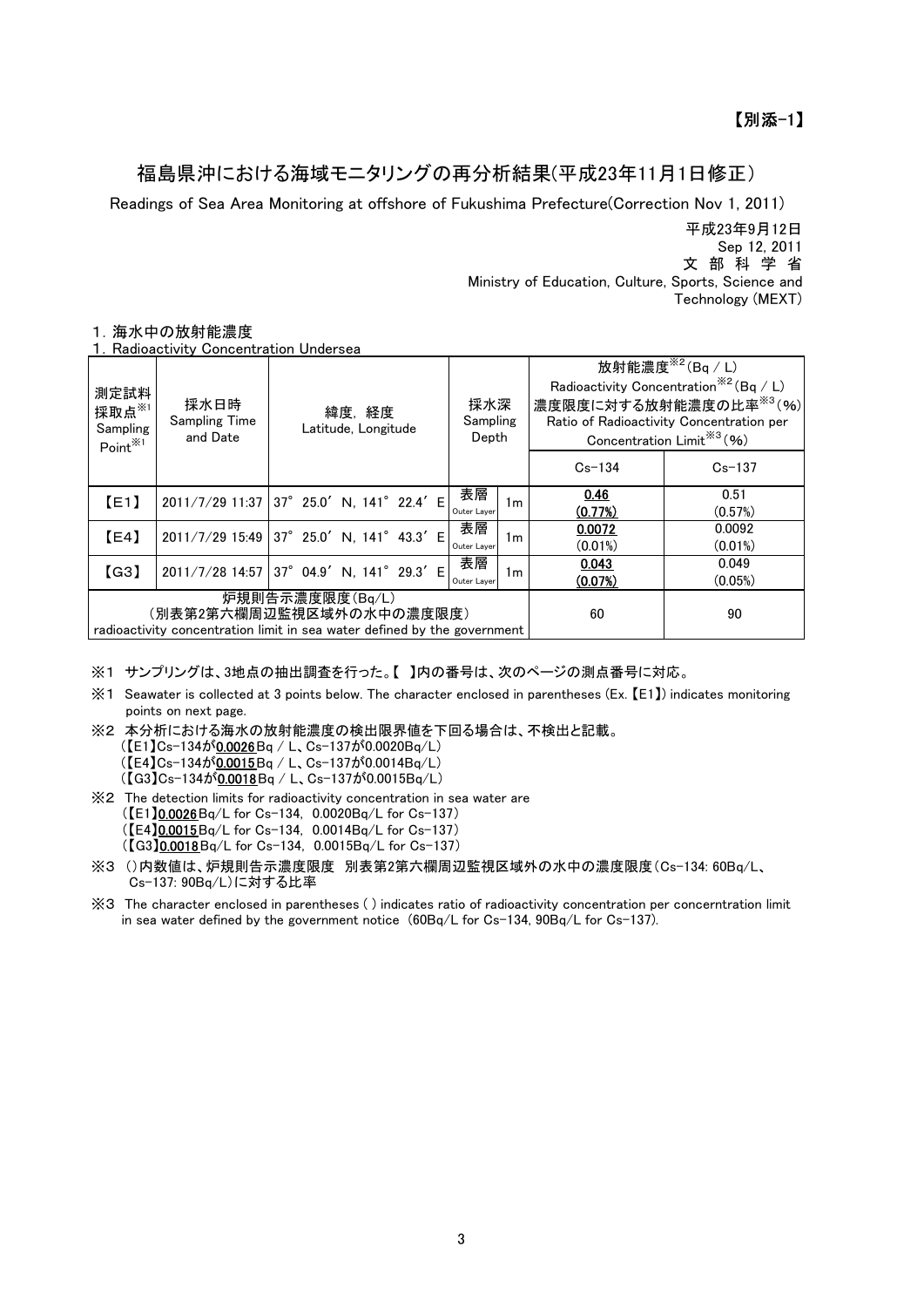### 海域モニタリング再分析結果(平成23年7月28日~29日採水)

Readings of Sea Area Monitoring (Jul 28-29, 2011)

公表日 平成23年9月12日 (平成23年11月1日修正)

published Sep 12,2011 (correction Nov 1, 2011)



8月13日第六報にて公表済み。

The data were published on Aug. 13, as the 6th report.

E1、E4、G3の3地点について、精密分析を行った。

Samples at point E1, E4 and G3 are measured by high resolution device.

- 検出下限値(【E1】Cs-134が0.0026Bq / L、Cs-137が0.0020Bq/L)
	- (【E4】Cs-134が0.0015Bq / L、Cs-137が0.0014Bq/L)
	- (【G3】Cs-134が0.0018Bq / L、Cs-137が0.0015Bq/L)

The detection limits for radioactivity concentration in sea water are

- (【E1】0.0026Bq/L for Cs-134, 0.0020Bq/L for Cs-137)
- (【E4】0.0015Bq/L for Cs-134, 0.0014Bq/L for Cs-137)
- (【G3】0.0018Bq/L for Cs-134, 0.0015Bq/L for Cs-137)
- ※ 炉規則告示濃度限度(Bq/L)別表第2第六欄周辺監視区域外の水中の濃度限度(Cs-134: 60Bq/L、
- Cs-137: 90Bq/L)に対する比率
- ※ A ratio of Radioactivity concentration per concerntration limit in sea water defined by the government notice (60Bq/L for Cs-134, 90Bq/L for Cs-137).